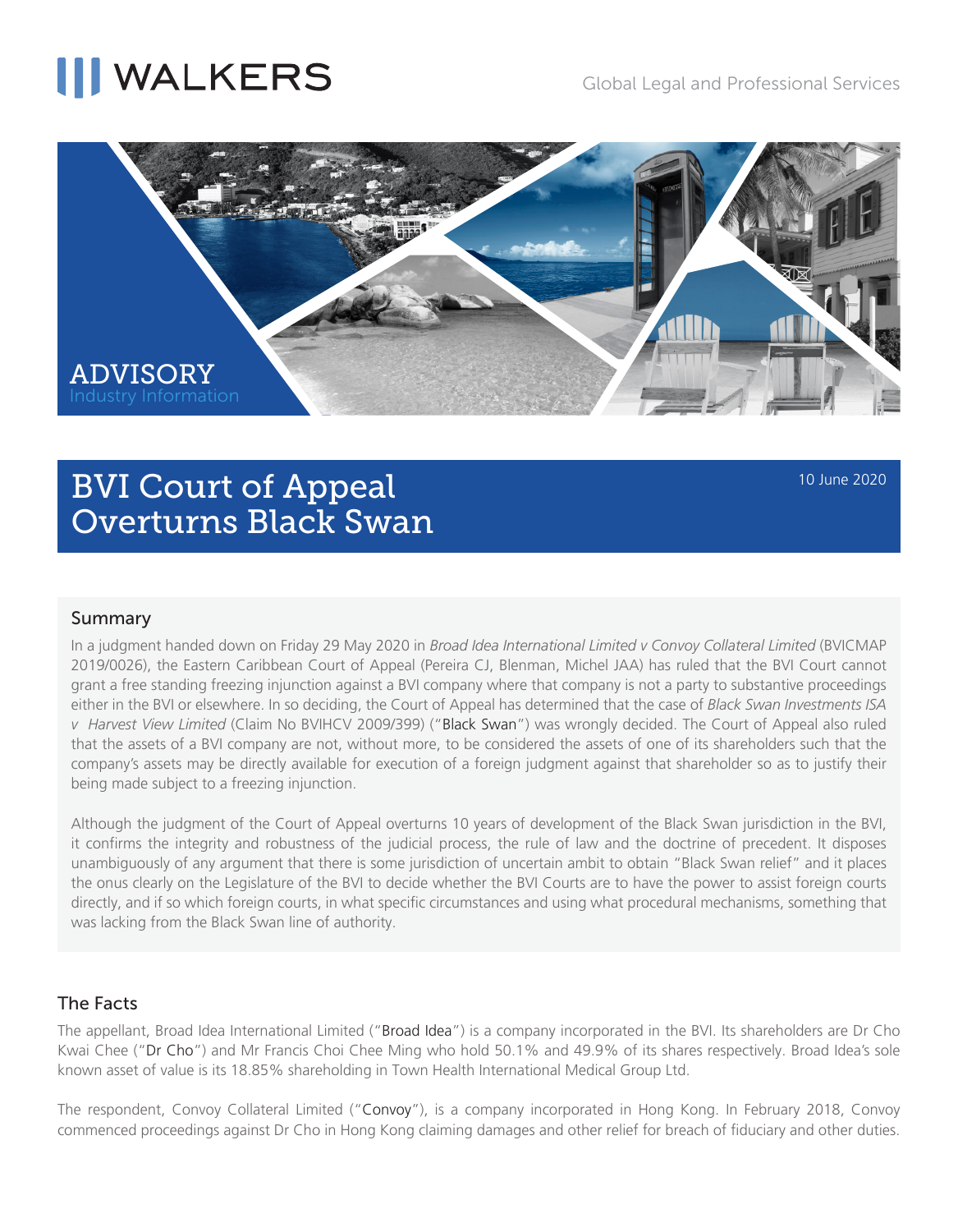# **III WALKERS**



By its application to the Commercial Court in the BVI, Convoy sought to freeze Dr Cho and Broad Idea's assets and to restrain Broad Idea from registering certain dealings with its shares. Chivers J [Ag.] granted Convoy's application.

On 25 February 2018, Convoy applied for a continuation of the freezing order against Broad Idea and Dr Cho. Subsequently, Dr Cho made an application seeking to set aside the order of Chivers J [Ag.], which was heard by Adderley J. In the interim, and without any further pursuit of the February application in respect of Broad Idea, Convoy made a further application seeking a freezing order against Broad Idea in support of the Hong Kong proceedings against Dr Cho. In the meantime, the learned judge granted Dr Cho's application and discharged the freezing order against him.

The freezing order against Dr. Cho having been discharged, the learned judge heard Convoy's further application for a freezing order against Broad Idea.

### Grounds of the Appeal

Broad Idea argued that as Convoy had made no substantive claim against it in the BVI, the court had no jurisdiction to grant a freezing order against it. The judge nonetheless impliedly concluded that he had jurisdiction to make an order and continued the freezing order against Broad Idea indefinitely, having found that the Chabra jurisdiction applied in the circumstances, that Broad Idea was Dr Cho's "moneybox" and that Broad Idea's assets were therefore at risk of dissipation.

Broad Idea appealed. The key issues for determination by the Court of Appeal were as follows:

- (i) Whether the judge had the power under section 24 of the West Indies Associated States Supreme Court (Virgin Islands) Act (Cap 80) ("the Act") to grant a freezing order in circumstances where Convoy had not raised any substantive cause of action and had not pursued any substantive proceedings against Broad Idea in the BVI or Hong Kong or anywhere else in the world, and whether in any event any such power extended to granting a freezing order in support of foreign proceedings to which Broad Idea was not a party (the "Jurisdiction Issue"); and
- (ii) if the judge had jurisdiction, whether he properly exercised his discretion to grant the freezing order on the basis of his findings of a risk of dissipation and that the Chabra jurisdiction applied (the "Discretion Issue").

### The Jurisdiction Issue

As the Court of Appeal noted, there was no dispute that the BVI court had personal or territorial jurisdiction over Broad Idea, since Broad Idea is a company incorporated in the BVI. The appeal, however, was concerned with whether the Court had subject matter jurisdiction to grant, in aid of foreign proceedings, a freezing order against a person resident in the BVI against whom no substantive proceedings had been pursued anywhere in the world.

Broad Idea argued that the power given to the Court under section 24 of the Act does not extend to protecting the process of foreign courts. It is notable that the BVI Legislature expressly enacted such powers in relation to arbitrations by section 43 of the Arbitration Act 2013 but did not do so relation to foreign proceedings, as (for example) England and Wales did by section 25 of the (English) Civil Jurisdiction and Judgments Act 1982, and the Cayman Islands enacted by section 11A of the Grand Court Law (2015 Revision).

The judgment of Bannister J in Black Swan relied upon the power to grant injunctions under section 24 of the Act. Black Swan found that this power could extend to injunctions against a party within the territorial jurisdiction of the BVI in support of claims overseas, based on the reasoning in a dissenting judgment of Lord Nicholls in *Mercedes Benz*, notwithstanding that that dissenting judgment has not subsequently been followed at Privy Council or Supreme Court level. Broad Idea argued that, as a matter of precedent, it was not open to Bannister J to choose to prefer a dissenting judgment and should have been guided in that approach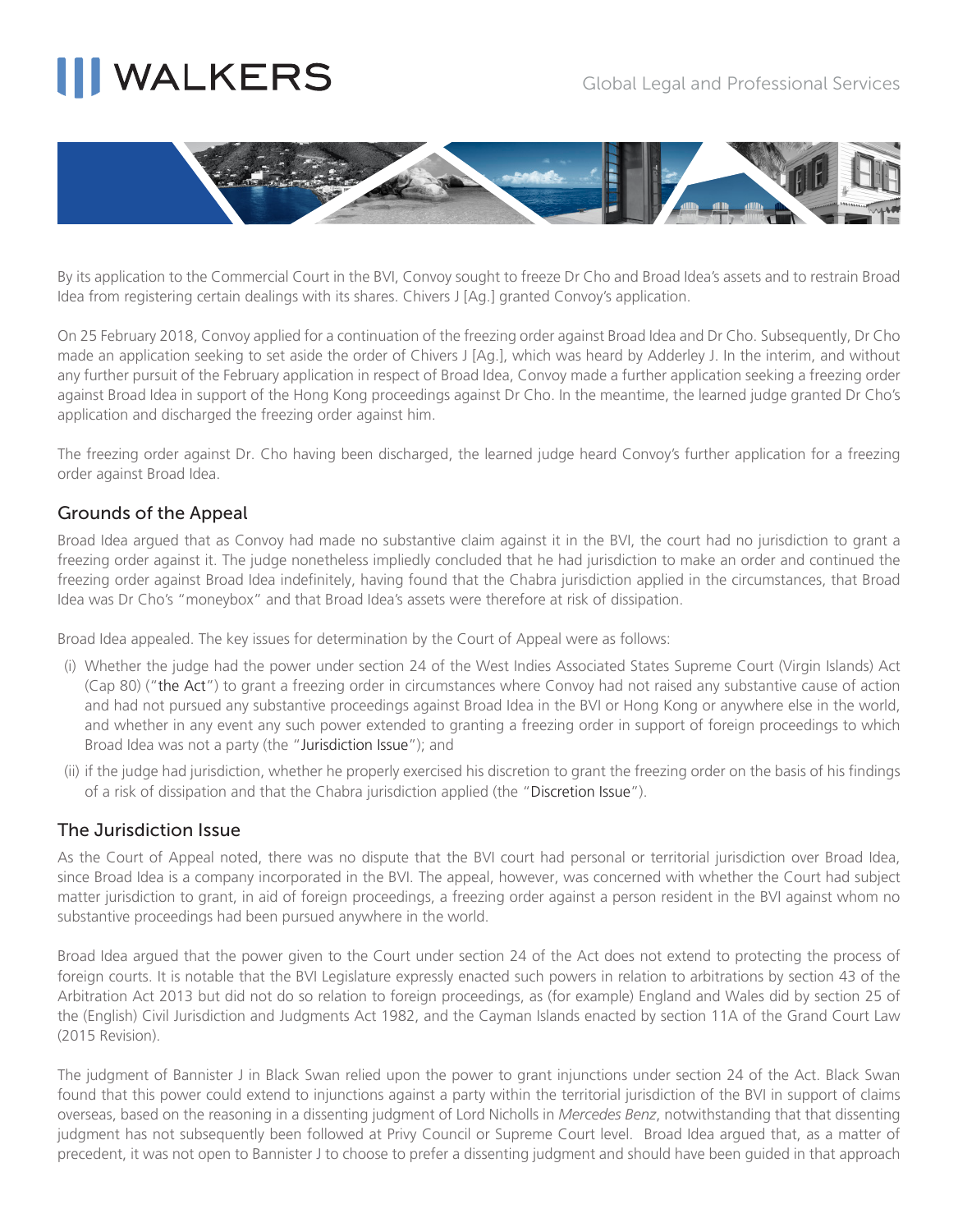# **NALKERS**



by the overwhelming weight of authority for the reasoning of the majority in that case.

The Court of Appeal noted the "*long line of judicial pronouncements*" in relation to the High Court's jurisdiction to grant interlocutory injunctive relief and summarised the position as follows:

*"… the authorities… all support the proposition that, for the court's jurisdiction under section 24 of the Supreme Court Act to be properly invoked, there must be an enforceable cause of action against a defendant which the court has jurisdiction to enforce by final judgment, and that cause of action must be raised in substantive proceedings or an undertaking must be given to commence such proceedings."*

No allegations had been made against Broad Idea in any claim made by Convoy, as Convoy had not filed any claim against Broad Idea anywhere in the world. Convoy sought to freeze Broad Idea's assets allegedly as a means of safeguarding the enforcement of any money judgment that it might obtain in the future against Dr Cho in the Hong Kong proceedings. As Convoy had no cause of action (nor had it sought to assert one) against Broad Idea itself, the Court of Appeal found that the judge at first instance had no jurisdiction to grant a freezing order against Broad Idea. After referring to *Willers v Joyce & Anor* to confirm that the doctrine of precedent is a fundamental principle of a common law legal system, the Court of Appeal held that the decision in Black Swan does not provide support for free standing interlocutory injunctions in aid of foreign proceedings. In so far as the judge relied on a dissenting judgment in *Mercedes Benz*, this was not a course of action available to him. As the Court in the BVI has no jurisdiction to grant free standing interlocutory injunctions in aid of foreign proceedings, Black Swan was wrongly decided.

The Chief Justice noted that it may be considered "*undesirable*" that the BVI Courts (despite having *in personam* jurisdiction over Broad Idea) nonetheless had no "*subject matter jurisdiction*" to grant a freestanding interlocutory injunction against it in aid of foreign proceedings, however, it was for the "*Legislature of the BVI to step in and clothe the Court with such authority.*"

### The Exercise Issue

The Court at first instance, in arriving at the conclusion that it was appropriate to grant a freezing order against Broad Idea, had concluded that Broad Idea qualified as a defendant pursuant to the principles emanating from *TSB Private Bank International SA v Chabra*, which is authority for the proposition that a claimant could obtain an injunction against a third party if that claimant could establish a good arguable case that assets apparently owned by a third party were in fact beneficially owned by the defendant against whom there was a cause of action.

It was undisputed that Convoy had raised no cause of action against Dr Cho in the BVI. The Court of Appeal therefore held that it was not open to the judge at first instance to consider Broad Idea as a valid NCAD in circumstances where there is no cause of action raised against Dr Cho in the BVI and that it followed that the BVI court was not seized of any substantive proceedings involving a primary defendant to which Broad Idea could have been "added" as a Chabra defendant.

In respect of the alleged risk of dissipation, although necessarily fact specific, the Court of Appeal noted that a recent application to the Hong Kong Court for a freezing order against Dr Cho had been dismissed, the Hong Kong Court having found that no risk of dissipation had been established. The Court of Appeal recognised that it could hardly be arguable that a freezing order should be maintained against Broad Idea based, as it must be, on an underlying risk of dissipation on the part of the *real defendant Dr Cho*, which had been found in the primary jurisdiction not to have been made out on the evidence. The Court of Appeal noted that this provided yet another reason for the refusal of such relief (were there jurisdiction to grant it).

Finally, the Court considered whether any judgment obtained by Convoy against Dr Cho would be enforceable against Broad